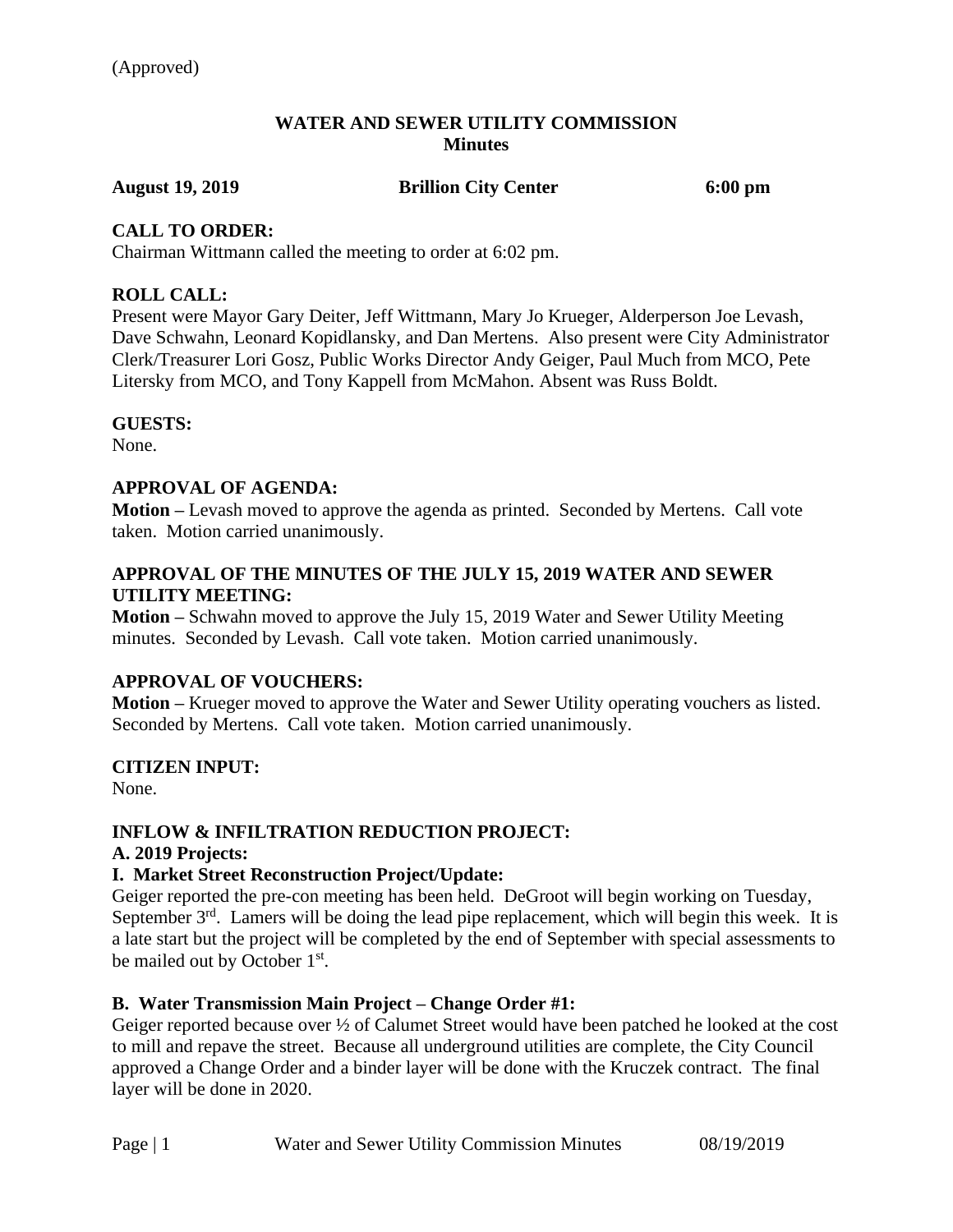## **MCO REPORT:**

## **A. Monthly Superintendent Report/Update:**

Litersky reported on an overflow event which happened on August  $3<sup>rd</sup>$ . The only overflow was at the Wastewater Treatment Plant which amounted to approximately 75,000 gallons. Much explained the overflow was at the primary splitter box. When the overflow was reported to the DNR the new Representative questioned Brillion's plan to correct this. Much gave her an overview of the City's I & I Plan. She may want more in the future on the City's plan for facility upgrades. This will be looked at with the new phosphorus changes.

Litersky reported on the meter readings with the new system.

## **B. PFAS Monitoring Request from DNR - WWTF:**

Much explained the PFAS Monitoring request notice sent from the DNR. He explained they are sending this out to all municipalities that have industries that could have this compound. PFAS is a group of chemical compounds found in nonstick coatings, paper, and packaging materials, firefighting foams, and metal plating materials. The testing is voluntary.

Much explained that the Municipal Environmental Group (MEG) is recommending not testing for it because at this point it is only voluntary. WRWA also agrees with the MEG opinion.

Much explained at some point this will be a permit requirement. Geiger suggested going on record that we are following MEG advice to respectfully decline the testing.

**Motion –** Krueger moved to notify the DNR that we will respectfully decline testing per the advice of MEG. Seconded by Kopidlansky. Call vote. Motion carried.

## **C. ACTUATOR VALVE FOR THE FILTERS:**

Litersky reported he received two (2) quotes for the actuator valve replacement on the filters at the WWTP:

Ahern - \$6,430.00 Sabel - \$7,132.00

This expense would come from the Sewer User Replacement Fund.

**Motion –** Mertens moved to approve the quote from Ahern in the amount of \$6,430.00 to be taken from the Sewer User Replacement Fund. Seconded by Schwahn. Call vote. Motion carried.

## **D. Scum Pump:**

Litersky reported the scum pump is on the final clarifier at the WWTP. He received two (2) quotes to replace the pump:

Vacuum, Pump & Compressor - \$2,889.45 Crane Engineering - \$3,325.00

This expense would come from the Sewer User Replacement Fund. No action is required by the Commission.

| Page $\mid$ 2 | Water and Sewer Utility Commission Minutes | 08/19/2019 |
|---------------|--------------------------------------------|------------|
|---------------|--------------------------------------------|------------|